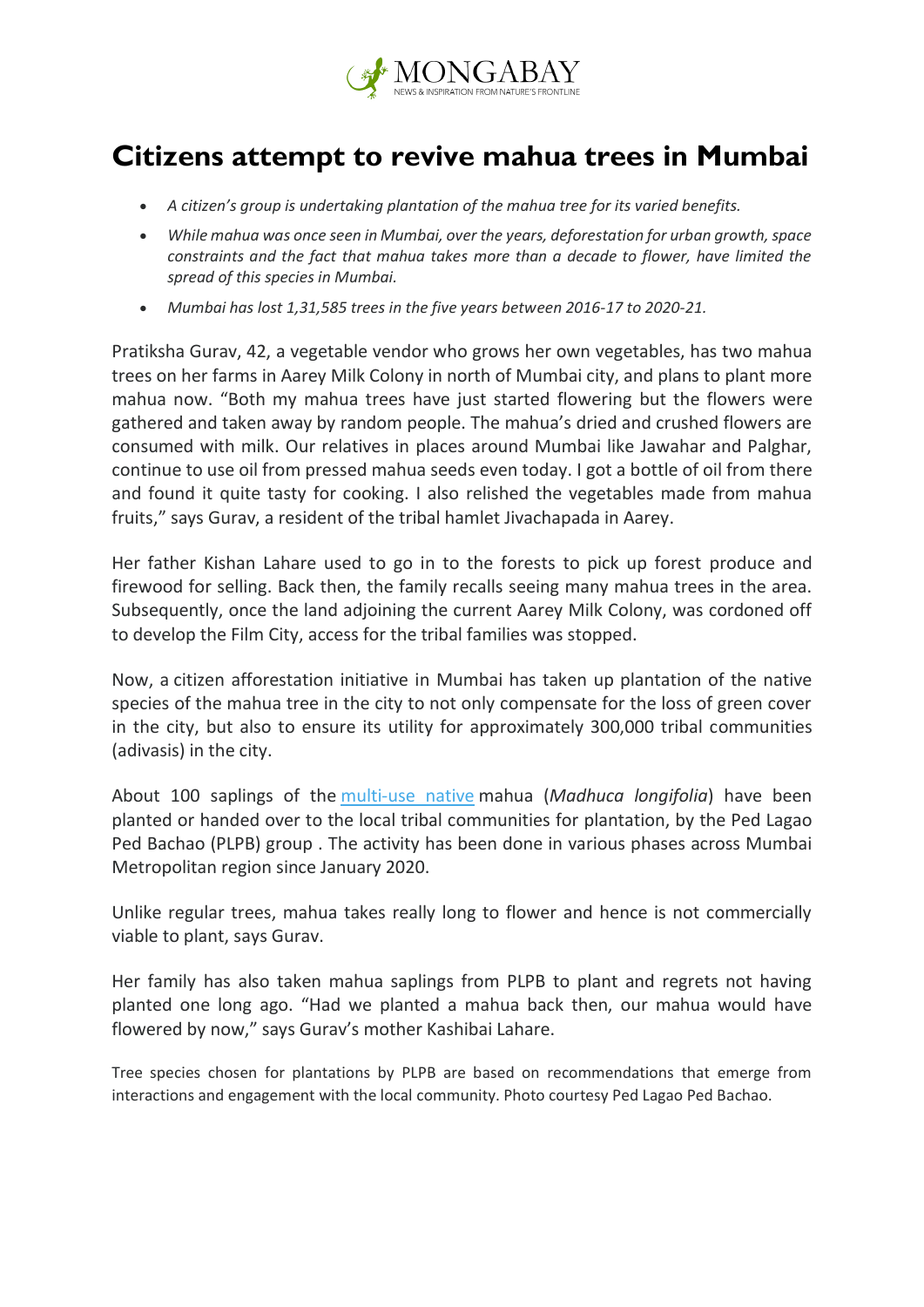

Botanist Sasirekha Sureshkumar, quoting from the book *Indian Trees* by Dietrich Brandis, says that mahua is chiefly found in the moist forests of Deccan and along the Indian peninsular region below the Konkan belt, mainly on the banks of rivers. Sureshkumar, who is also a member of the managing council of National Society of the Friends of the Trees estimates that the actual number of mahua trees in Mumbai could be very sparse. "I do recall them being found in the interiors of the Sanjay Gandhi National Park (SGNP) and have heard of it being within the precincts of the Mumbai zoo," she says.

Afforestation initiatives are important in a city like Mumbai where the city has lost over a 100,000 trees in the past five years, with the numbers dripping from 3.1 million in 2016- 17 to 2.97 million in 2020-21 as per the Brihanmumbai Municipal Corporation's (BMC) Environment Status Reports. The city has a per capita tree cover of [0.28](https://mumbai.citizenmatters.in/political-parties-promised-mumbaikars-more-open-spaces-did-they-succeed-27789) according to a study by the NGO, Praja Foundation.

## **The multi-purpose mahua**

Mahua flowers, fruit and even the sap are used for various purposes – the flowers are dried and distilled for liquor or made into pickles and *ladoos*, dried fruits are consumed as a vegetable, and the sap is used to make gum. Mahua seeds are pressed for oil, which is used both for cooking as well for therapeutic massages. Its leaves and bark are used for medicinal purposes.

"We wanted to replant lost native forest trees like mahua that used to feed indigenous people before deforestation created man-made food shortages. About 30 percent of the dietary requirements of the Warli tribes (indigenous inhabitants in and around Mumbai) used to be met by the fruits, flowers and oilseeds of the mahua tree alone. Once the tree flowers in about a decade, it would be like a factory of sugar, Jaggery, cooking oil, fruits, a mosquito repellent and even liquor," explains Sanjiv Valsan, organiser of the PLBC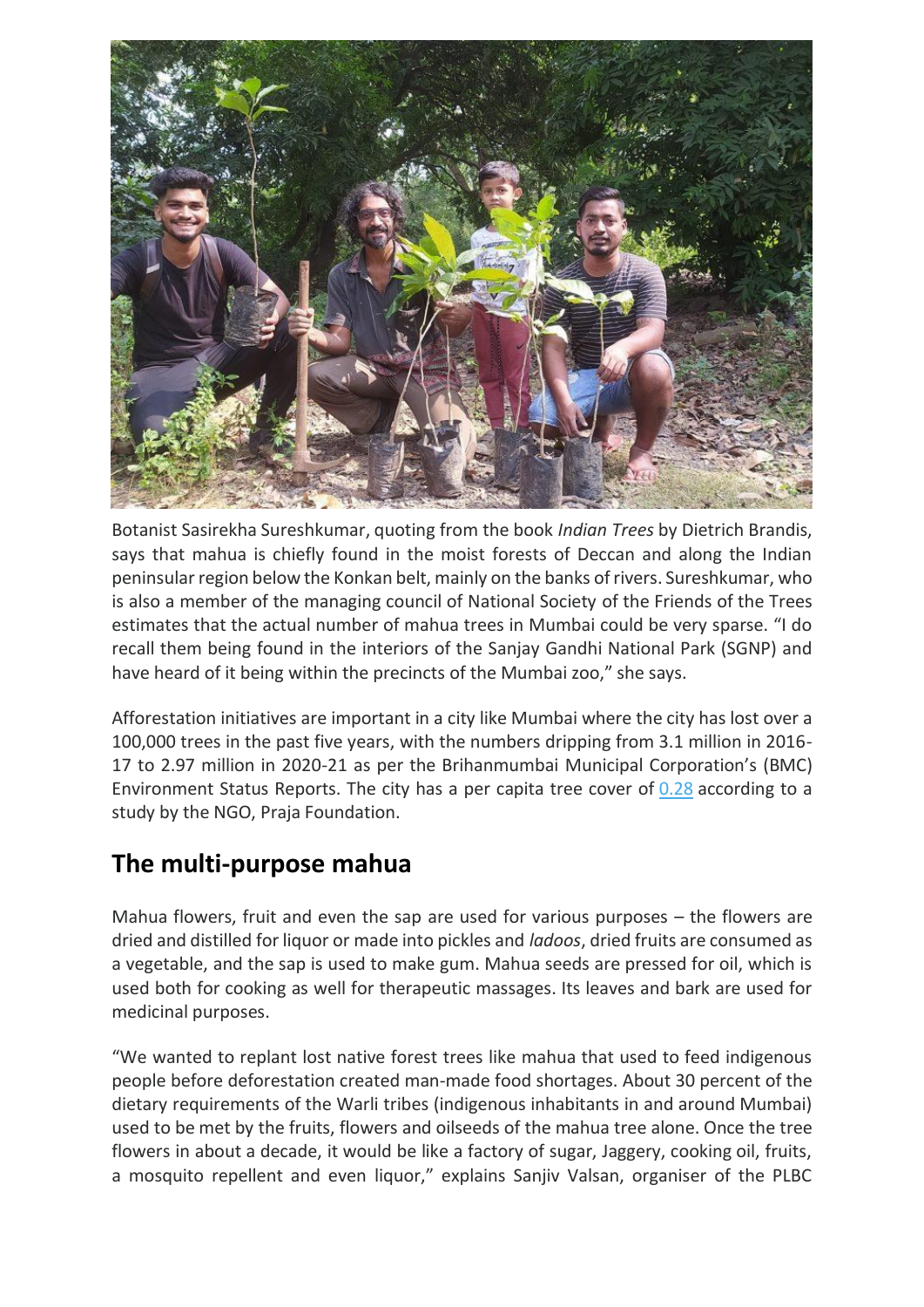initiative. "With many mahua trees lost out over a period of time, shortage of such trees needs to be corrected. Also, the species chosen for plantations are based on recommendations that emerge from interactions and engagement with the local community. After all, we cannot divorce conservation from the needs of the local community."

Valsan explains that this drought-resistant tree, that sustains itself by tapping the groundwater resources, should be an excellent source of uncultivated wild foods that are the most eco-friendly for human consumption. "The mahua is organic, highly nutritious food available free of cost involving zero input cost or efforts like irrigation. The continual use of mahua would induce humans to engage with and preserve the forest, like the adivasis have been doing for centuries. Natural farming and wild food use would be vital to incentivise humans to save forests and fight climate change," says Valsan.



The mahua tree has a variety of uses. [Photo](https://flickr.com/photos/91314344@N00/3558309725) by Dinesh Valke/Flickr.

The group is also planting other native useful tree species like wild jamun (medicinal value), kanchan or *Bauhinia variegata* (edible leaves), hadga or *Sesbania grandiflora* (edible flowers and leaves, soil replenisher), shehtut or local Mulberry (edible fruit), jackfruit (fruit/vegetable), putrajiva (medicinal), kalamb or *Mitragyna parvifolia* (medicinal use) and Pangara or *Erythrina variegata* (supports birds).

While the usefulness of mahua, especially for the tribal population, is well-known, rapid urbanisation and development projects restrict the plantation and growth of these trees. Additionally, because mahua tree takes years to grow, almost a decade for it to flower and requires more space to grow because of its wide girth, people are discouraged from taking mahua for plantations.